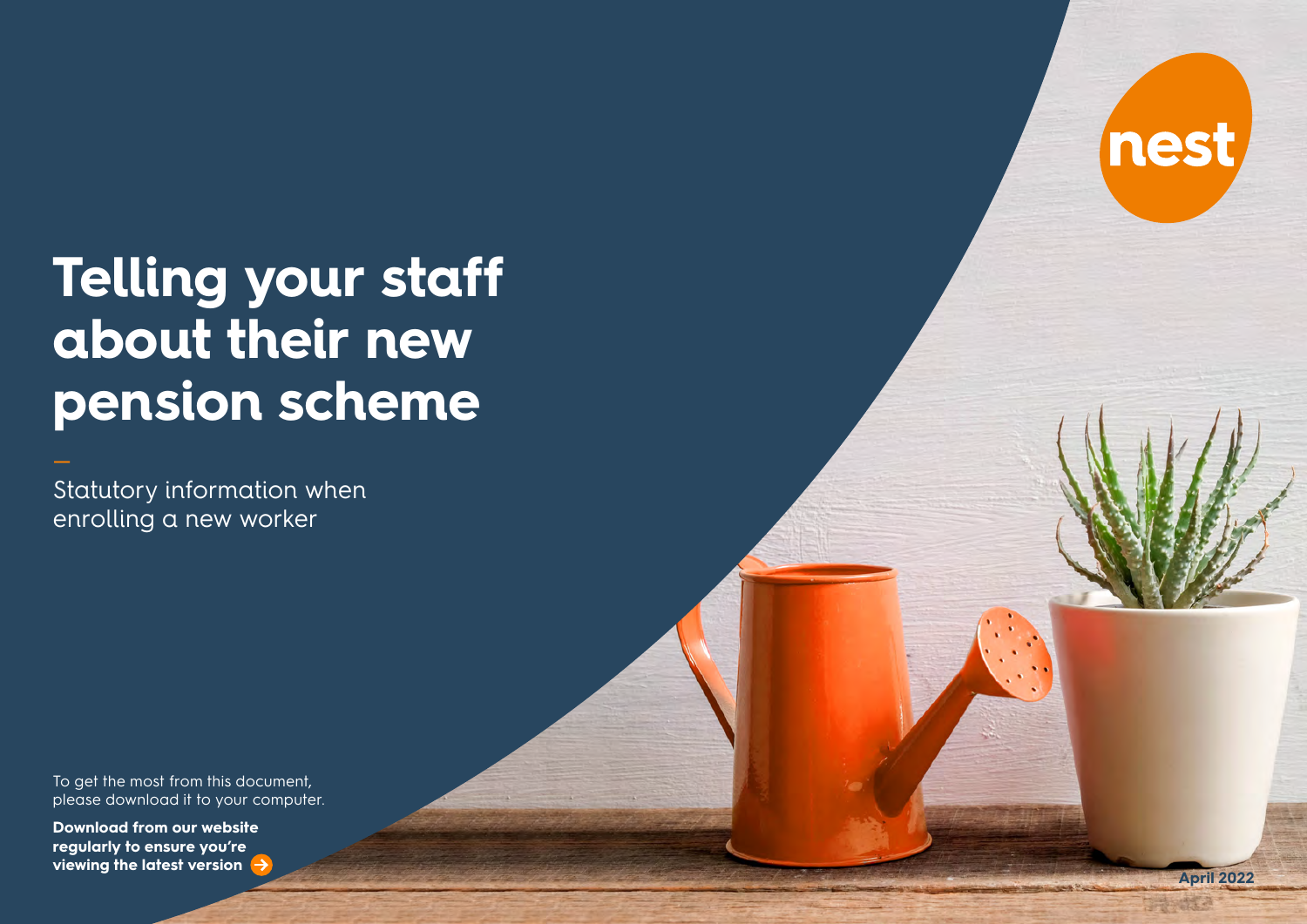When do I need to inform my staff?

Which standard notice should you use?

Which tailored notice should you use?

# **Telling your staff about their pension**

As an employer, you have statutory duties to give your workers access to a workplace pension scheme that meets certain legal standards, such as Nest.

#### You need to tell them:

- what rights they have to a workplace pension
- whether they're going to be auto enrolled or if they have the right to opt in or join
- relevant details about the scheme

You don't have to put this information in a formal document, but it must be posted or emailed to all your eligible workers' personal addresses and sent at the appropriate time. It's referred to by The Pensions Regulator (TPR) as a 'notice'.

This document tells you what you need to send, and when.



# **Getting it right**

TPR holds you responsible for sending the right information to your workers at the right time.



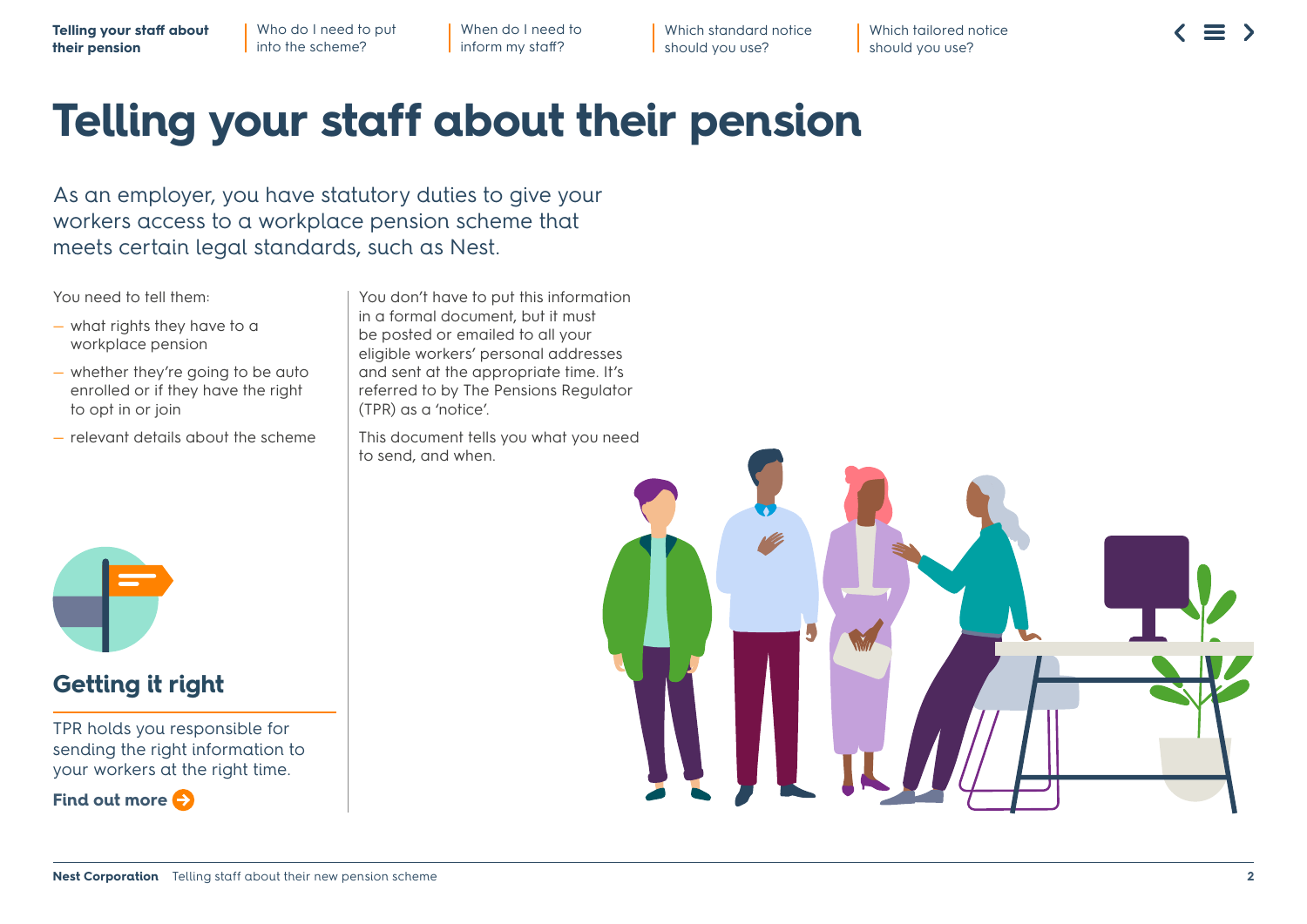**Who do I need to put into the scheme?**

When do I need to inform my staff?

Which standard notice should you use?

Which tailored notice should you use?

# **Who do I need to put into the scheme?**

All staff who ordinarily work in the UK and who qualify will need to be put into a workplace pension scheme. Most payroll software should work this out for you, but you can use this guide to understand who's eligible if this option isn't available to you.

You'll need to assess all new starters to see if they fall into any of the following categories. Each category comes with different levels of pension rights, such as the right to be automatically enrolled into your scheme.

Each pay period, you'll need to keep assessing all staff who aren't in your qualifying pension scheme and paying at least the minimum level of contributions.

### **Eligible jobholders**

You need to automatically enrol these workers into a qualifying pension scheme that you've set up and regularly pay money into their pots. They are:

- aged at least 22 but under State Pension age
- earning more than the earnings trigger for auto enrolment **f**

#### **Non-eligible jobholders**

These workers aren't eligible for auto enrolment but they have the right to opt into your workplace pension scheme, so you'll need to arrange a way for them to let you know if they want to opt in. Once they're in the scheme, you need to pay into their pension pots.

They are:

- aged at least 16 but under 75
- earning between the lower earnings level and the earnings trigger for auto enrolment **fi-**

or

- aged at least 16 but least State Pension a and under 75
- trigger for auto enrolment **earn more than: Does your worker**

£192 per week £384 per fortnight

- £768 every 4 weeks
- £833 per month
- £2,499 per quarter
- £4,998 bi-annually £10,000 per year

**bes your worker E** E520 - £833 per month £240 - £384 per fortnight £480 - £768 every four weeks  $£1,560 = £1$ 

**Does your worker earn between:** £120 - £192 per week

- Does your worker £3,120 - £4  $£6,240 - £$ **earn more than:** £192 per week £384 per fortnight
	- £768 every 4 weeks £4,998 bi-annually  $\epsilon$ e £833 per month £2,499 per quarter

£10,000 per year

#### **Entitled workers**

Also known as 'workers without qualifying earnings', these employees can ask to join your workplace pension scheme. You don't have to pay money into their pension pots unless you'd like to. They are:

— aged at least 16 but under 75

**b** exclu

— earning less than the lower earnings level (1-

**Workers you co** 

**Does your worker earn less than:** £120 per week £240 per fortnight £480 every four weeks

Jode certa<sup>1</sup> £520 per month ek **El,560 per quarter**  $r$ thight  $\longrightarrow$  still hav **£3,120 bi-annually** four weeks lical level £6,240 per year

y send th is non-eligible jobholders.

> hotice period to v take it back  $J$  have given notice

re registered with t their

### **No employer duties**

If any of your staff fall outside of these criteria, there's no obligation to enrol them into any pension scheme.

### **Can my staff opt out of the scheme?**

Of course. Both eligible jobholders and igible jobholders can opt out of they're still in their opt-out I. This starts three working days ou've enrolled them into Nest and and calendar month later. heed to give back any putions these members have during the opt-out period. We'll all the money in the worker's ccount to you.

If someone chooses to opt out, you'll need to tell them to use Nest's opt-out process, available online, over the phone or through a paper form available from Nest.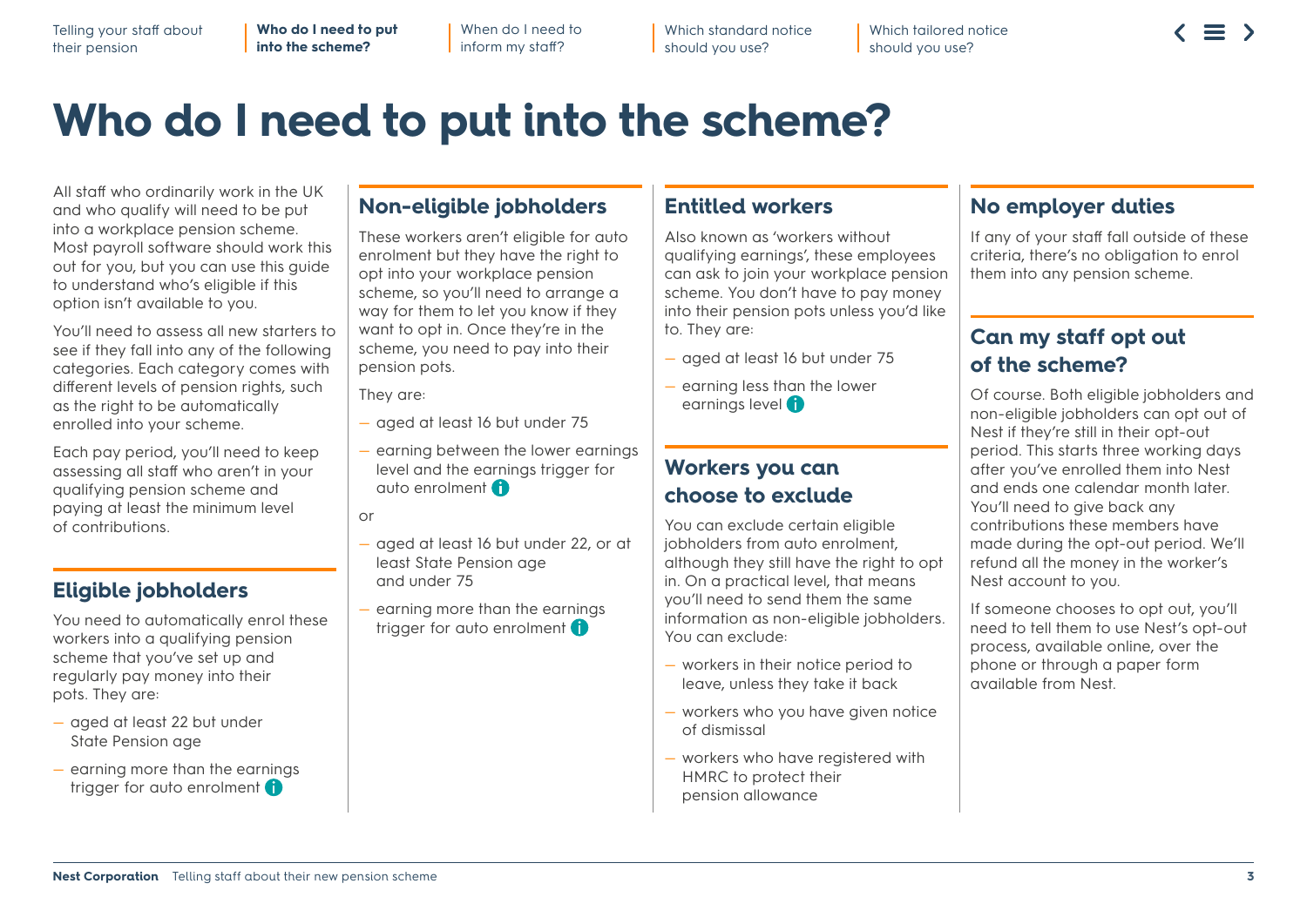Who do I need to put into the scheme?

**When do I need to inform my staff?**

Which standard notice should you use?

Which tailored notice should you use?

# **When do I need to inform my staff?**

### **Are you postponing the enrolment date?**

Postponement allows you to delay the date you automatically enrol your new workers into Nest by up to three months.

#### **Yes, I'm using the standard postponement process**

If you're using postponement, you don't need to assess your new starter right away. You'll need to tell them that you're using a postponement period within six weeks of their start date simply send them our standard postponement notice.

Your worker still has the right to opt in or join the scheme in this time though. You should send the required statutory information to each jobholder before you enrol them into Nest.

In the pay period immediately following the end of your postponement period, you need to assess your new worker to see what category they fall into. If they qualify as an eligible jobholder who needs to be automatically enrolled, you'll need to send them an enrolment letter within six weeks of their enrolment date.

If they don't qualify as an eligible jobholder at that point, you don't need to send any further notices. However, you'll need to keep assessing them each pay period to see if they qualify to join in the future.

#### **Using a short postponement period**

If you don't typically use postponement but a worker joins your company after your payroll cut-off date has passed, you might want to use a short postponement period to bring their enrolment date in line with the start of your next payroll cycle. The short timeframe means you can tell staff about the postponement period and send them their statutory information all in one go, rather than sending out two sets of notices.

#### **No, I'm not using postponement**

You need to assess your new worker in their first pay period. You'll need to send them an enrolment notice if they're an eligible jobholder or an opt in or joining notice if they're a noneligible jobholder or entitled worker within six weeks of their start date.

#### **If a worker asks to be put into Nest**

If a jobholder opts in, you need to send them an opt in confirmation notice within six weeks of them asking. You must also start paying contributions in your current pay period or the next if you've gone past your payroll cut-off date.

If an entitled worker asks to join, you don't need to make contributions to their pot. You do need to send them a joining notice within six weeks of them asking to be put into the scheme. This will tell them how they can make personal contributions.

#### $\pm$ **[See the standard](#page-5-0)  [postponement letters](#page-5-0)**

 $\overline{\phantom{0}}$ **[See the standard letters](#page-6-0)  [without postponement](#page-6-0)** 



# **Before enrolling**

Please send the necessary statutory information to each jobholder before you enrol them into Nest.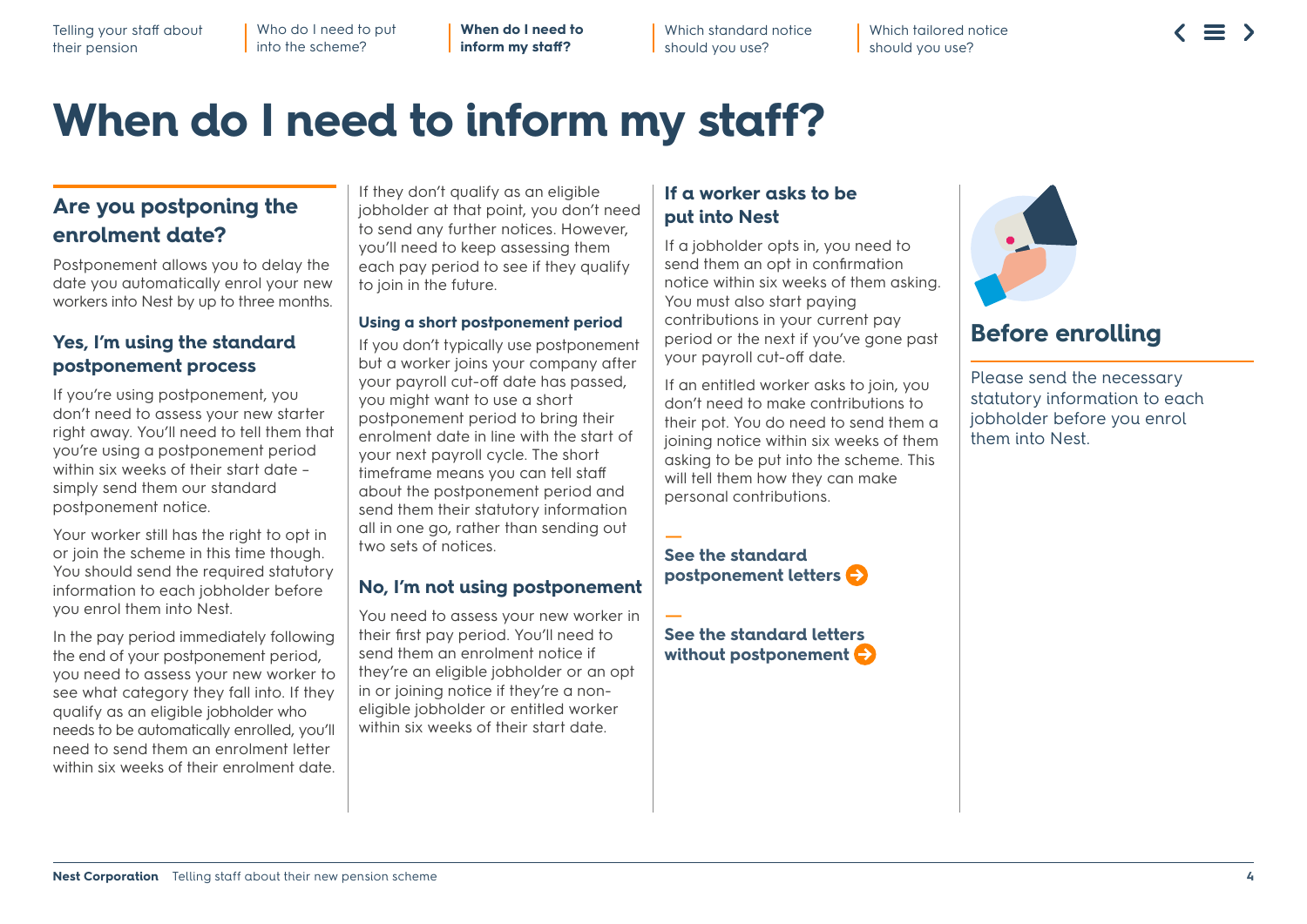**When do I need to inform my staff?**

Which standard notice should you use?

Which tailored notice should you use?

### **Want to use the tailored route?**

The standard route works for most businesses, but you can choose to use the tailored route.

After assessing your staff at the start of the postponement period, anyone who qualifies as an eligible worker can be postponed for up to three months before they need to be automatically enrolled. They should be sent a postponement notice within six weeks of their start date.

After assessing your remaining staff, non-eligible jobholders should be sent an opt in notice and entitled workers should be sent a joining notice within six weeks of their start date.

You'll need to keep assessing your staff at each pay period to see if more workers qualify as eligible workers. If they do, they can be postponed for up to three months before they need to be automatically enrolled. They should be sent a postponement notice within six weeks of their assessment date.

Once the eligible jobholder's postponement period has ended, you'll need to assess them again. If they're still an eligible jobholder then they qualify for auto enrolment. You should enrol them into Nest and send them an enrolment notice within six weeks of their enrolment date.

#### **If a worker asks to be put into Nest**

If a jobholder opts in, you need to send them an opt in confirmation notice within six weeks of them asking. You must also start paying contributions in your current pay period or the next if you've gone past your payroll cut-off date.

If an entitled worker asks to join, you don't need to make contributions to their pot. You do need to send them a joining notice within six weeks of them asking to be put into the scheme. This will tell them how they can make personal contributions.

— **[See the tailored letters](#page-7-0)** 

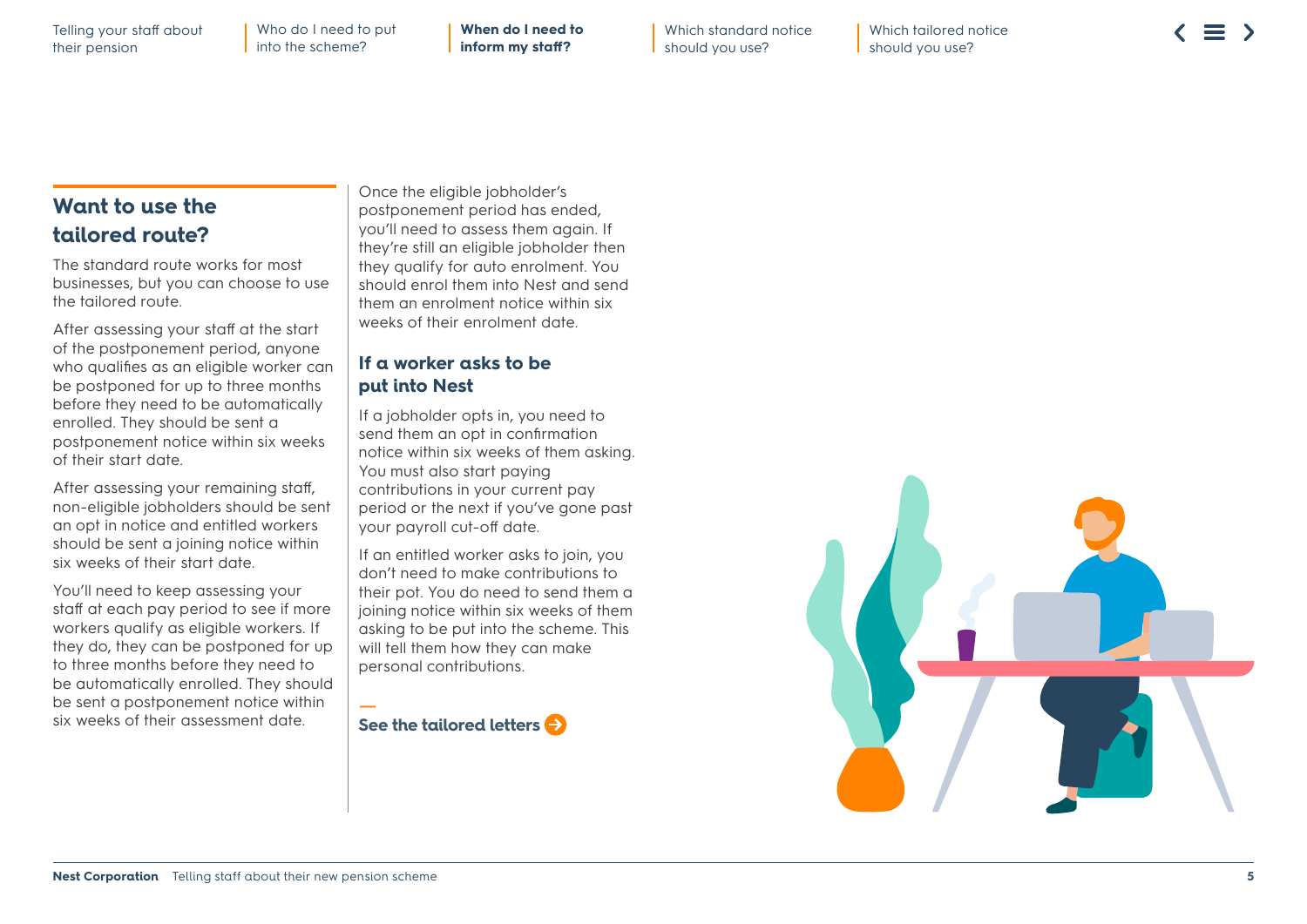When do I need to inform my staff?

**Which standard notice should you use?**

Which tailored notice should you use?

# **Which standard notice should you use?**

<span id="page-5-0"></span>**Use this process if you're enrolling a new worker with postponement**

# **At the start of the postponement period**

At the start of your postponement period, you need to send the standard postponement notice to all your workers.

### **After postponement period ends**

At the end of your postponement period, you need to assess your workers using this chart and send an enrolment notice to all jobholders.

This is a standard notice that you send to all your workers explaining that you're using a postponement period.





# **In this section**

Hover over the  $\bigcap$  for further information and click on  $\Omega$  to download a document.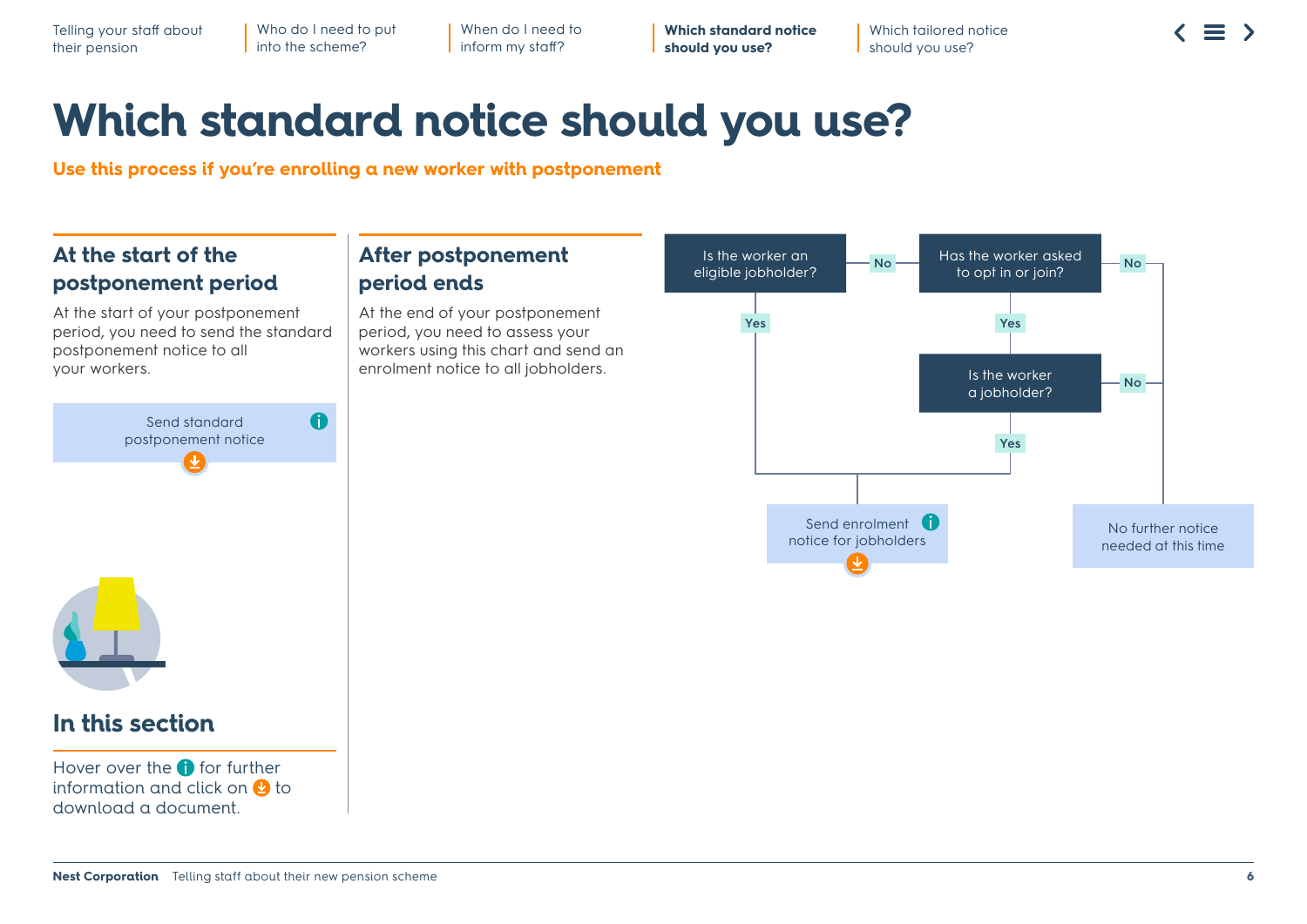When do I need to inform my staff?

**Which standard notice should you use?**

Which tailored notice should you use?

# **Which standard notice should you use?**

<span id="page-6-0"></span>**Use this chart to work out which notices to send if you're enrolling a new worker without using a postponement period**

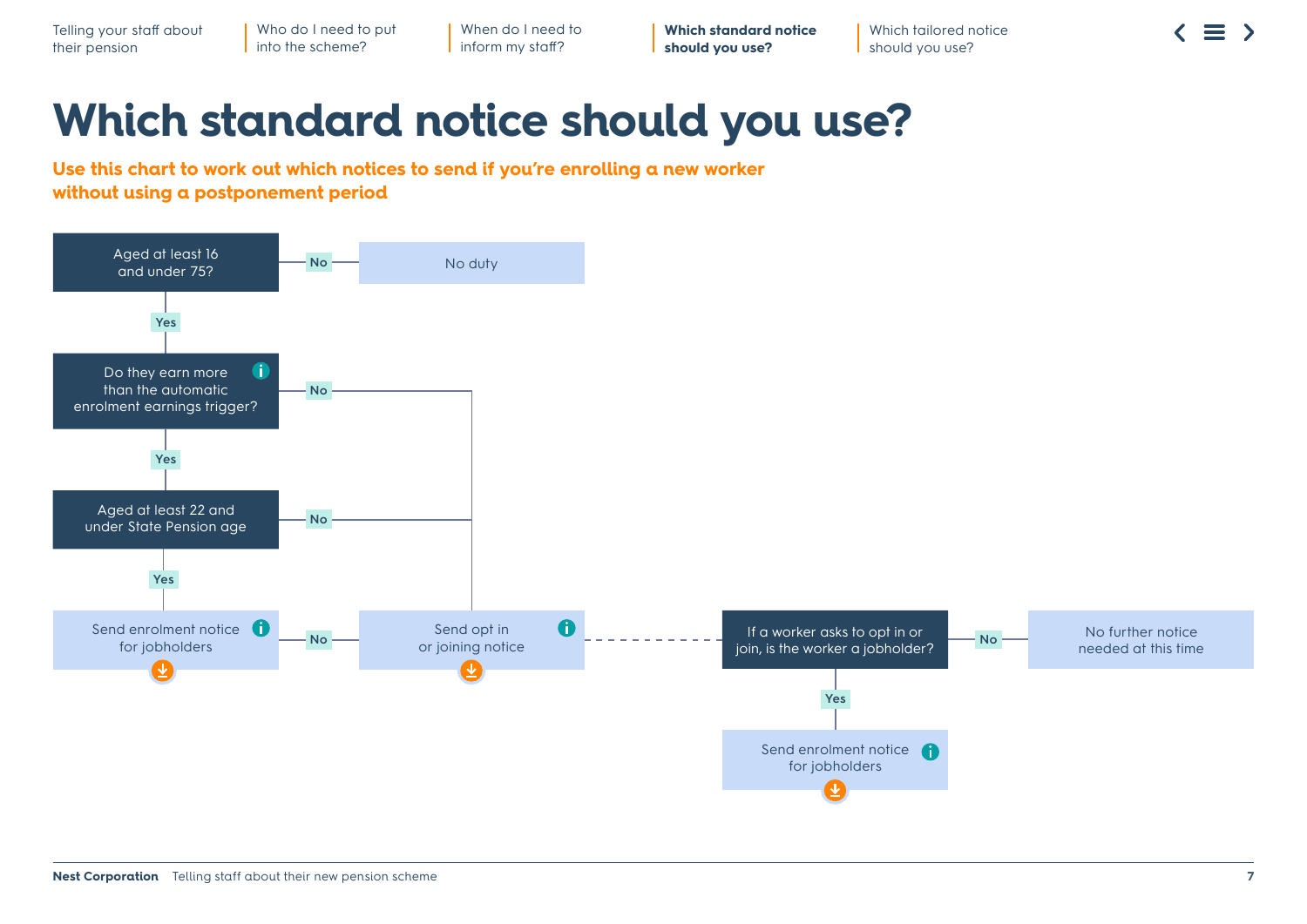When do I need to inform my staff?

Which standard notice should you use?

**Which tailored notice should you use?**

# **Which tailored notice should you use?**

<span id="page-7-0"></span>**Use this chart to work out which notices to send if you're enrolling a new worker with postponement**